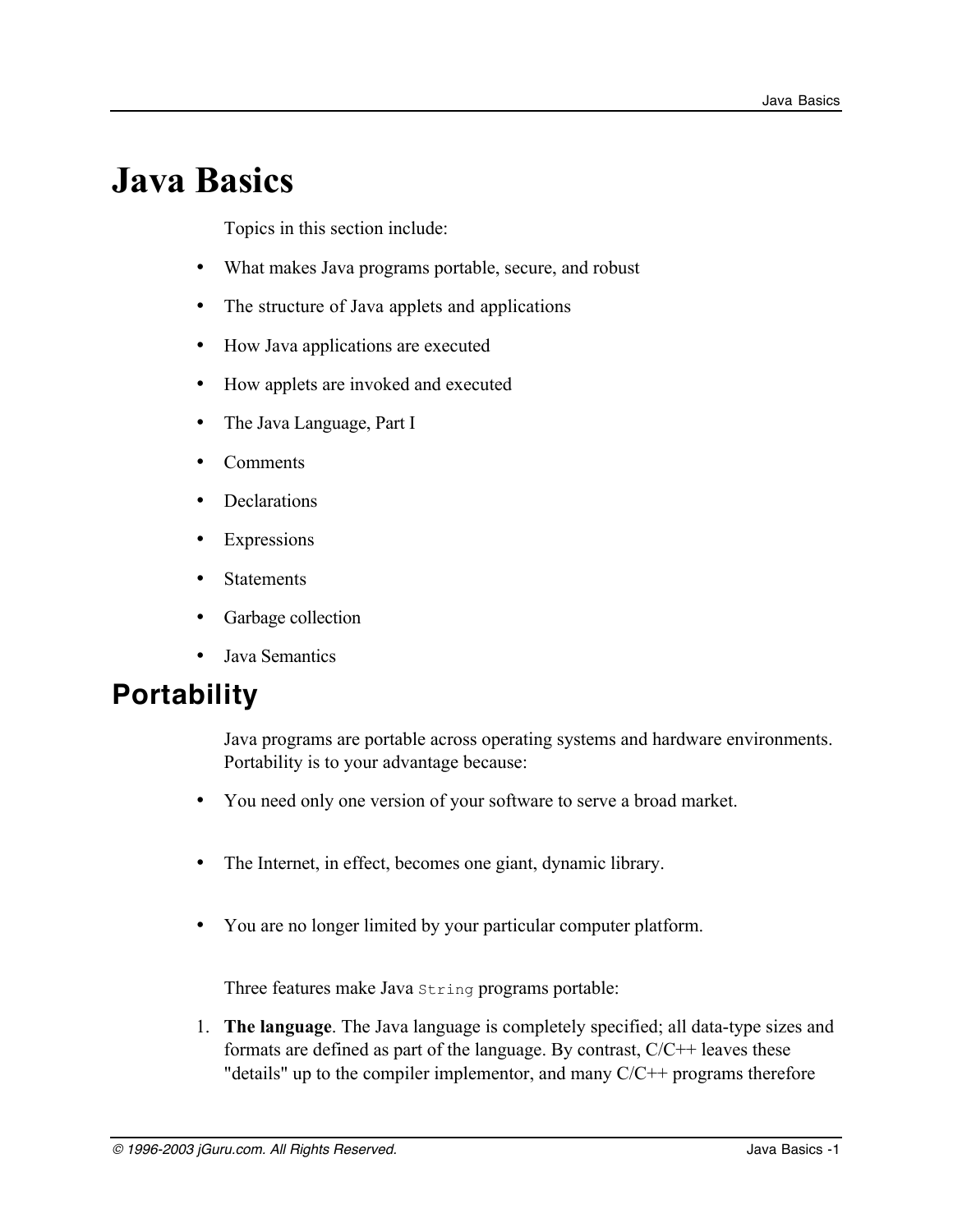are not portable.

- 2. **The library**. The Java class library is available on any machine with a Java runtime system, because a portable program is of no use if you cannot use the same class library on every platform. Window-manager function calls in a Mac application written in C/C++, for example, do not port well to a PC.
- 3. **The byte code**. The Java runtime system does not compile your source code directly into machine language, an inflexible and nonportable representation of your program. Instead, Java programs are translated into machine-independent byte code. The byte code is easily interpreted and therefore can be executed on any platform having a Java runtime system. (The latest versions of the Netscape Navigator browser, for example, can run applets on virtually any platform).

### **Security**

The Java language is secure in that it is very difficult to write incorrect code or viruses that can corrupt/steal your data, or harm hardware such as hard disks. There are two main lines of defense:

Interpreter level:

No pointer arithmetic

Garbage collection

Array bounds checking

No illegal data conversions

Browser level (applies to applets only):

No local file I/O

Sockets back to host only

No calls to native methods

### **Robustness**

The Java language is robust. It has several features designed to avoid crashes during program execution, including:

No pointer arithmetic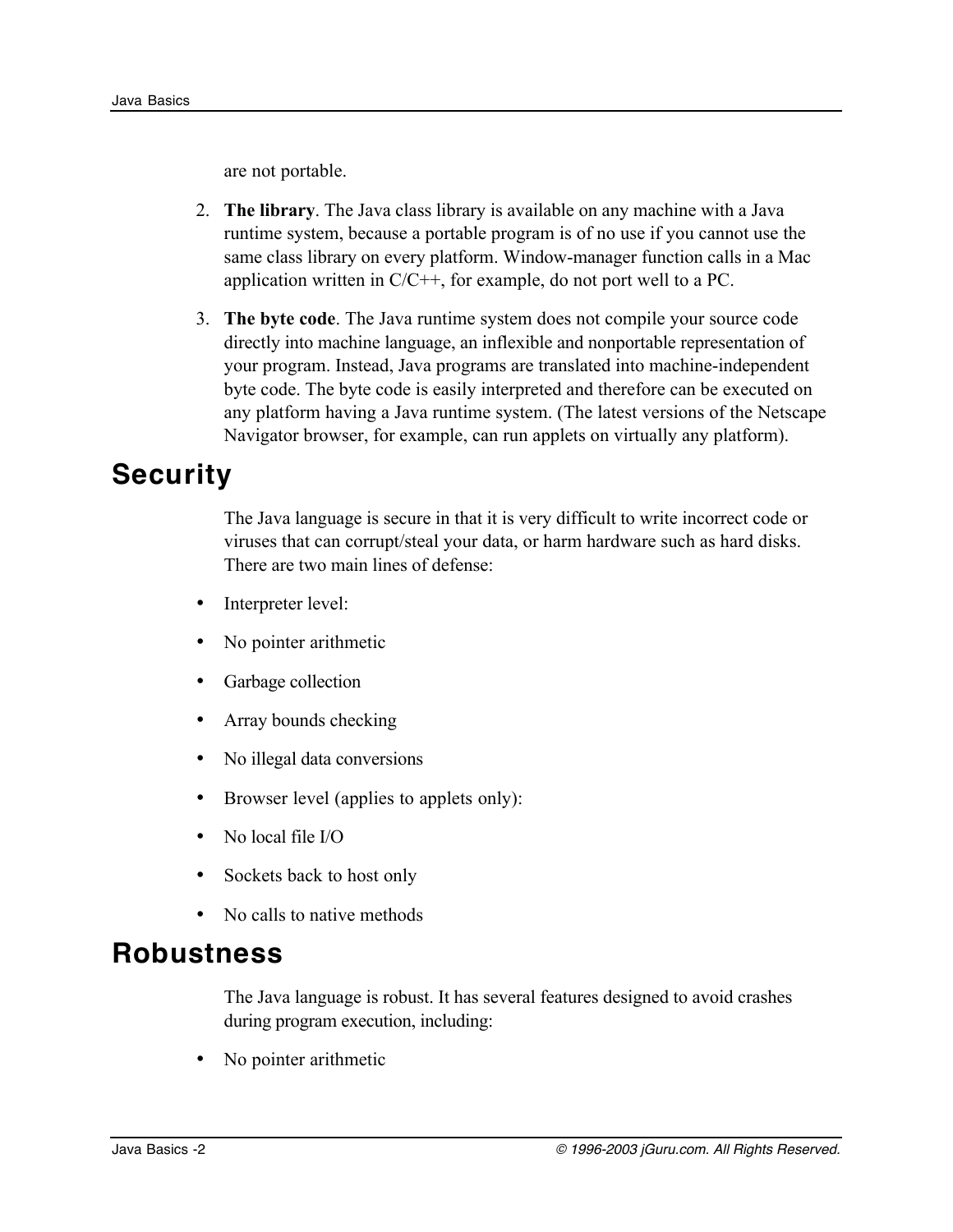Garbage collection--no bad addresses

Array and string bounds checking

No jumping to bad method addresses

Interfaces and exceptions

### **Java Program Structure**

A file containing Java source code is considered a compilation unit. Such a compilation unit contains a set of classes and, optionally, a package definition to group related classes together. Classes contain data and method members that specify the state and behavior of the objects in your program.

Java programs come in two flavors:

Standalone applications that have no initial context such as a pre-existing main window

Applets for WWW programming

The major differences between applications and applets are:

Applets are not allowed to use file I/O and sockets (other than to the host platform). Applications do not have these restrictions.

An applet must be a subclass of the Java Applet class. Aplications do not need to subclass any particular class.

Unlike applets, applications can have menus.

Unlike applications, applets need to respond to predefined lifecycle messages from the WWW browser in which they're running.

## **Java Program Execution**

The Java byte-code compiler translates a Java source file into machineindependent byte code. The byte code for each publicly visible class is placed in a separate file, so that the Java runtime system can easily find it. If your program instantiates an object of class A, for example, the class loader searches the directories listed in your CLASSPATH environment variable for a file called A.class that contains the class definition and byte code for class A.

There is no link phase for Java programs; all linking is done dynamically at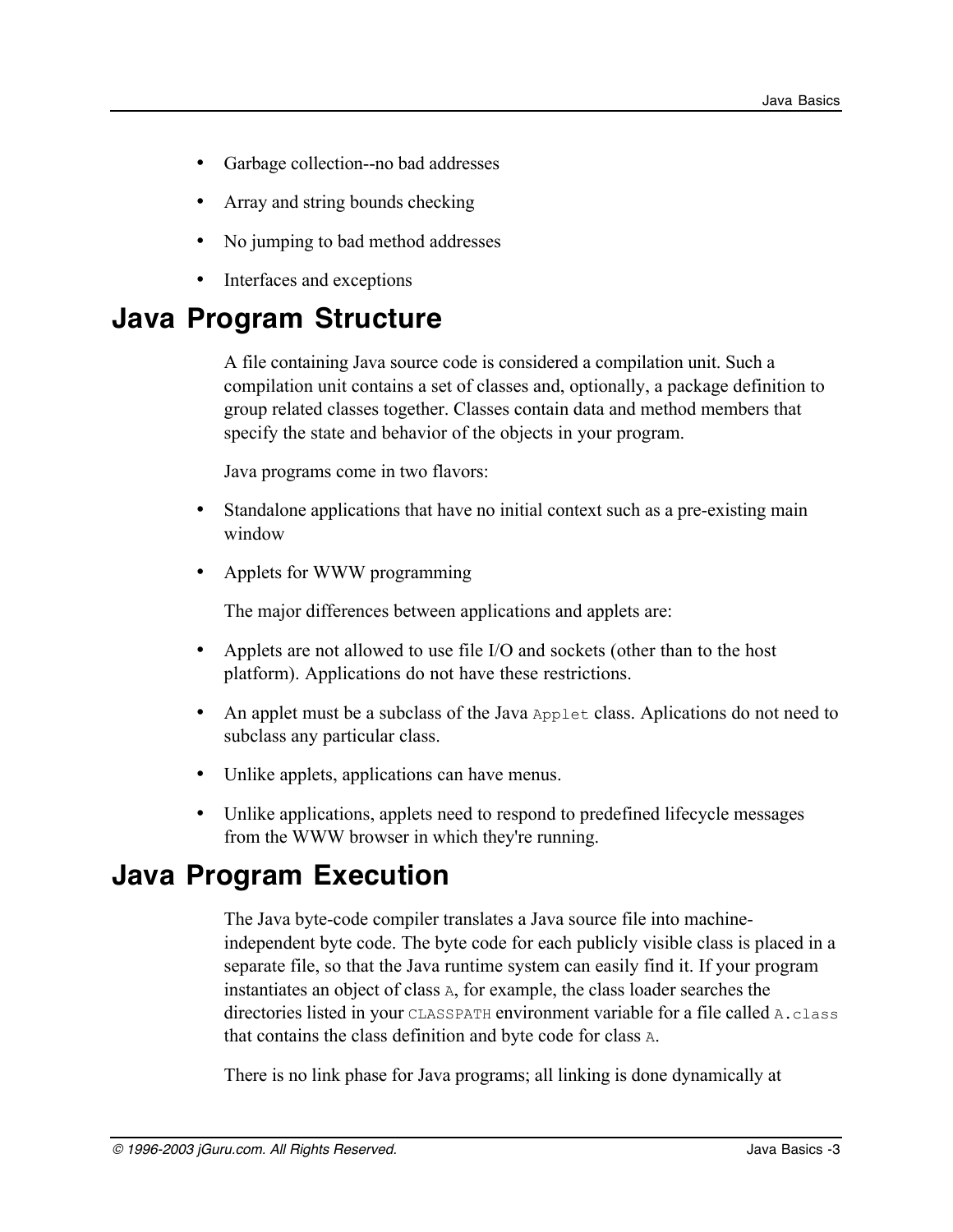runtime.

The following diagram shows an example of the Java compilation and execution sequence for a source file named  $A$ . java containing public class  $A$  and non-public class B:



Java programs are, in effect, distributed applications. You may think of them as a collection of DLLs (dynamically loadable libraries) that are linked on demand at runtime. When you write your own Java applications, you will often integrate your program with already-existing portions of code that reside on other machines.

# **A Simple Application**

Consider the following trivial application that prints "hi there" to standard output: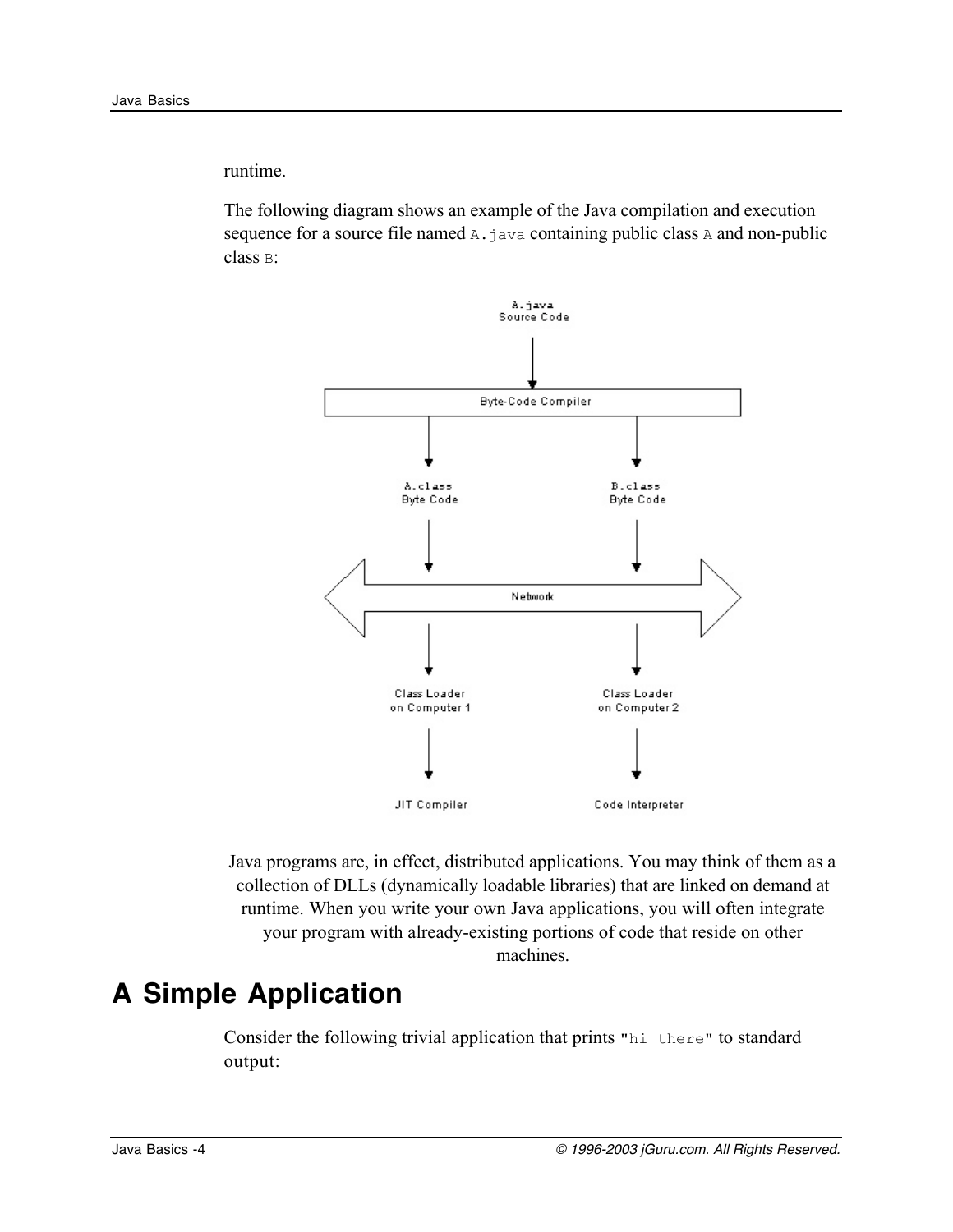```
public class TrivialApplication {
   // args[0] is first argument
   // args[1] the second
   public static void main(String args[]) {
     System.out.println("hi there");
   }
}
```
The command java TrivialApplication tells the Java runtime system to begin with the class file TrivialApplication.class and to look in that file for a method with the signature:

```
public static void main(String args[]);
```
The main() method will always reside in one of your class files. The Java language does not allow methods outside of class definitions. The class, in effect, creates scoped symbol StartingClassName.main for your main() method.

## **Applet Execution**

An applet is a Java program that runs within a Java-compatible WWW browser or in an appletviewer. To execute your applet, the browser:

Creates an instance of your applet

Sends messages to your applet to automatically invoke predefined lifecycle methods

The predefined methods automatically invoked by the runtime system are:

 $init()$ . This method takes the place of the  $Applet$  constructor and is only called once during applet creation. Instance variables should be initialized in this method. GUI components such as buttons and scrollbars should be added to the GUI in this method.

start(). This method is called once after init() and whenever your applet is revisited by your browser, or when you deiconify your browser. This method should be used to start animations and other threads.

paint (Graphics g). This method is called when the applet drawing area needs to be redrawn. Anything not drawn by contained components must be drawn in this method. Bitmaps, for example, are drawn here, but buttons are not because they handle their own painting.

 $\sigma$  (). This method is called when you leave an applet or when you iconify your browser. The method should be used to suspend animations and other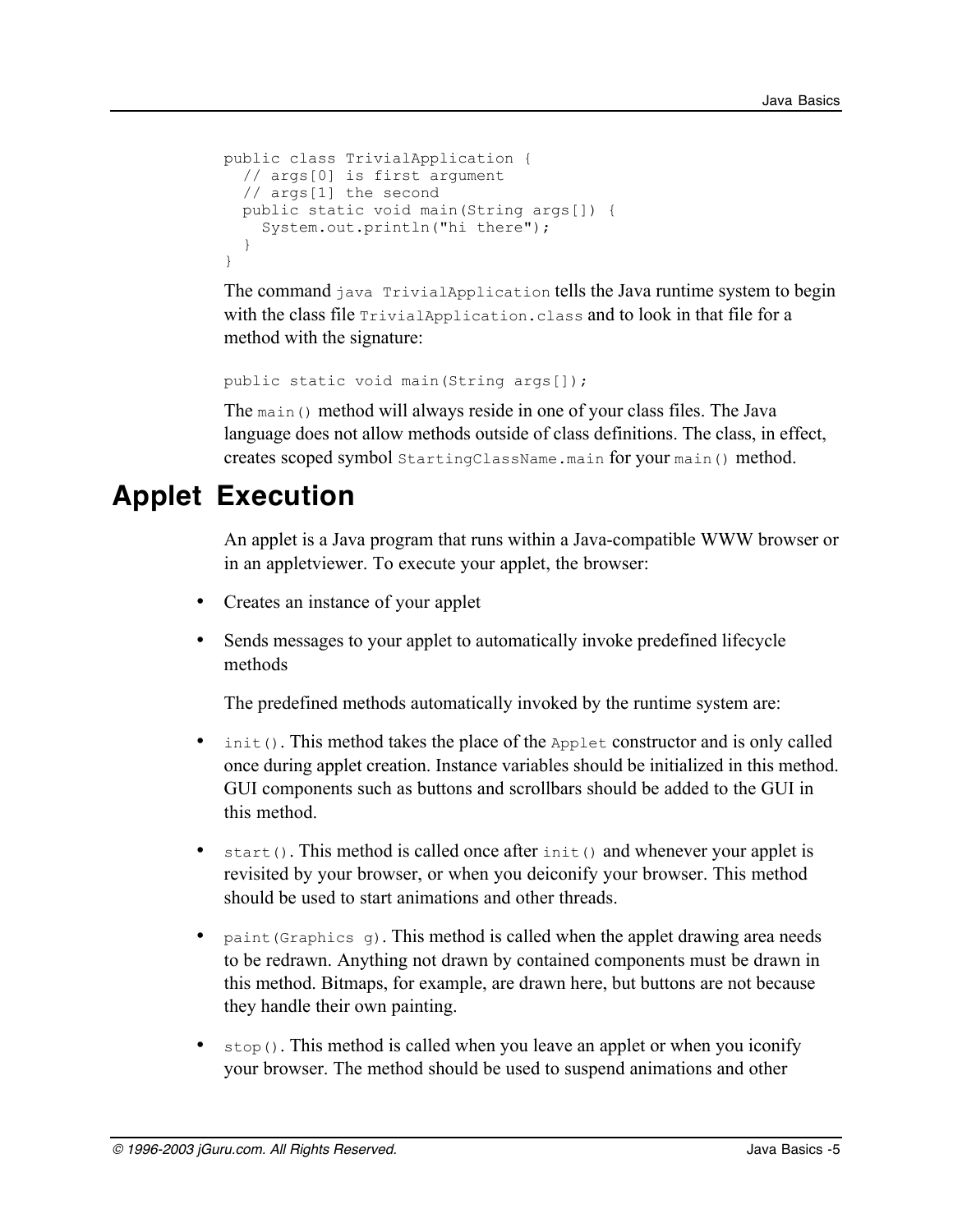threads so they do not burden system resources unnecessarily. It is guaranteed to be called before destroy().

 $\text{destrov}()$ . This method is called when an applet terminates, for example, when quitting the browser. Final clean-up operations such as freeing up system resources with dispose() should be done here. The dispose() method of Frame removes the menu bar. Therefore, do not forget to call super.dispose() if you override the default behavior.

The basic structure of an applet that uses each of these predefined methods is:

```
import java.applet.Applet;
// include all AWT class definitions
import java.awt.*;
public class AppletTemplate extends Applet {
   public void init() {
     // create GUI, initialize applet
   }
   public void start() {
     // start threads, animations etc...
  \overline{ } public void paint(Graphics g) {
     // draw things in g
 }
   public void stop() {
     // suspend threads, stop animations etc...
 }
   public void destroy() {
     // free up system resources, stop threads
 }
}
```
All you have to do is fill in the appropriate methods to bring your applet to life. If you don't need to use one or more of these predefined methods, simply leave them out of your applet. The applet will ignore messages from the browser attempting to invoke any of these methods that you don't use.

### **A Simple Applet**

The following complete applet displays "Hello, World Wide Web!" in your browser window:

```
import java.applet.Applet;
import java.awt.Graphics;
public class TrivialApplet extends Applet {
   public void paint(Graphics g) {
     // display a string at 20,20
```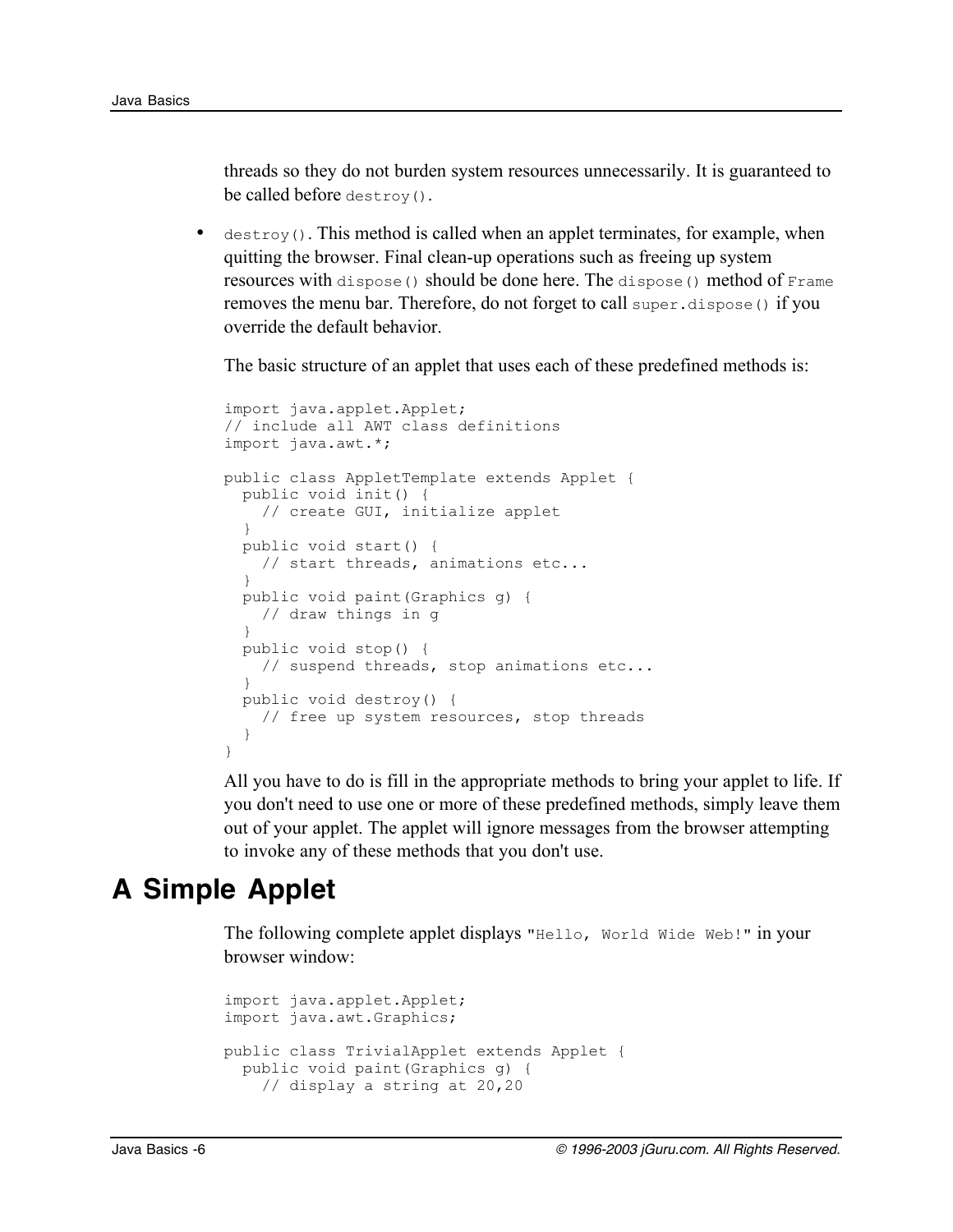```
 // where 0,0 is the upper-left corner
  g.drawString("Hello, World Wide Web!", 20, 20);
 }
```
An appletviewer may be used instead of a WWW browser to test applets. For example, the output of TrivialApplet on an appletviewer looks like:

| <b>Applet Viewer: </b> |  |
|------------------------|--|
| Applet                 |  |
| Hello, World Wide Web! |  |

### **HTML/Applet Interface**

}

The HTML applet tag is similar to the HTML img tag, and has the form:

```
<applet code=AppletName.class width=w height=h>
[parameters]
</applet>
```
where the optional parameters are a list of parameter definitions of the form:

<param name=n value=v>

An example tag with parameter definitions is:

```
<applet code=AppletName.class width=300 height=200>
<param name=p1 value=34>
<param name=p2 value="test">
</applet>
```
where p1 and p2 are user-defined parameters.

The code, width, and height parameters are mandatory. The parameters codebase, alt, archives, align, vspace, and hspace are optional within the  $\leq$ applet $\geq$  tag itself. Your applet can access any of these parameters by calling:

```
Applet.getParameter("p")
```
which returns the  $strinq$  value of the parameter. For example, the applet:

```
import java.applet.Applet;
public class ParamTest extends Applet {
   public void init() {
    System.out.println("width is " + qetParameter("width"));
    System.out.println("p1 is " + qetParameter("p1"));
```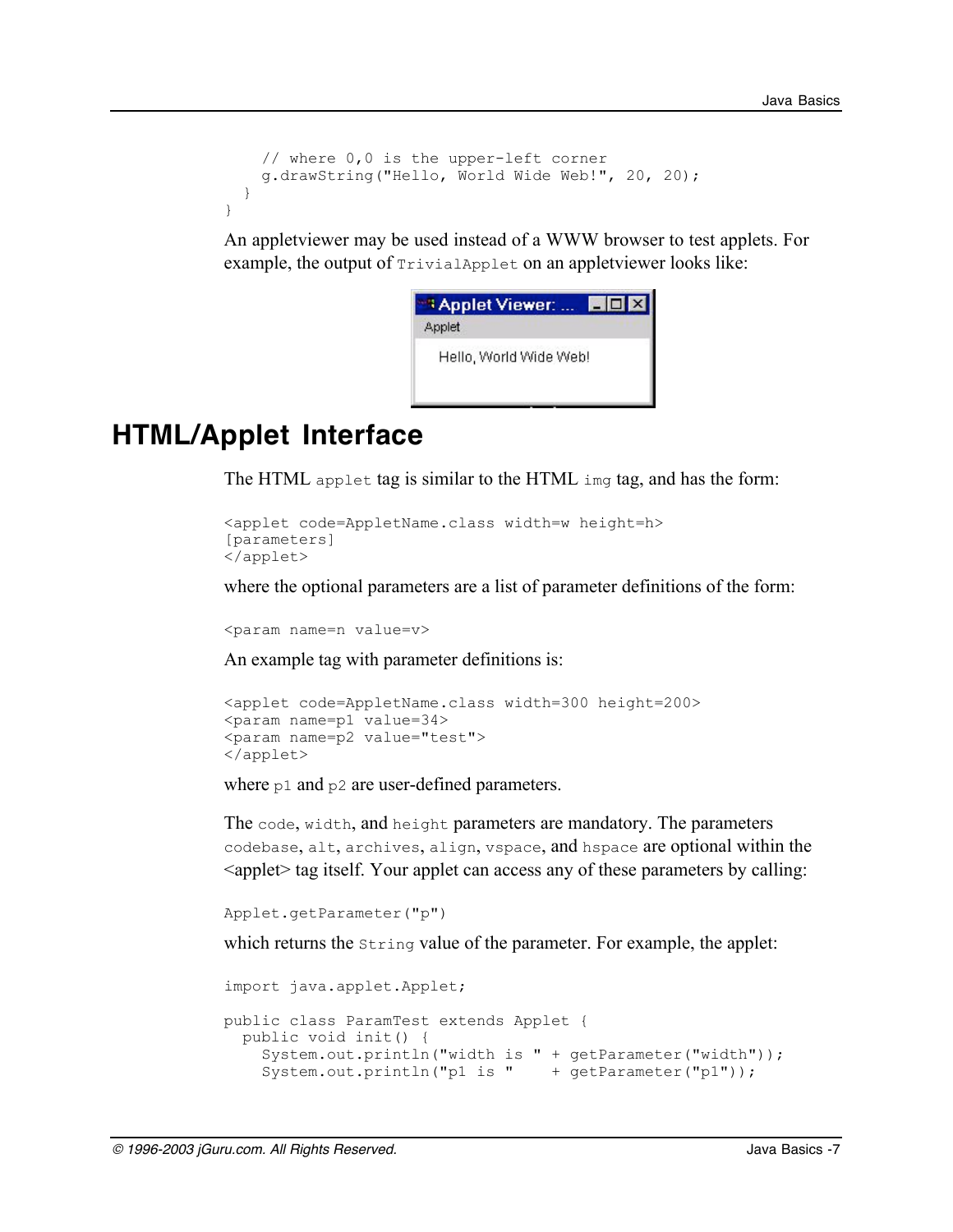```
System.out.println("p2 is " + getParameter("p2"));
  }
}
```
prints the following to standard output:

width is 300 p1 is 34 p2 is test

### **Comments**

Java comments are the same as C++ comments, i.e.,

```
/* C-style block comments */
```
where all text between the opening  $\prime*$  and closing  $\prime$  is ignored, and

```
// C++ style single-line comments
```
where all text from the opening // to the end of the line is ignored.

Note that these two comments can make a very useful combination. C-style comments ( $\forall$  ...  $\star$  ) cannot be nested, but *can* contain C++ style comments. This leads to the interesting observation that if you always use  $C^{++}$ -style comments  $// \dots$ , you can easily comment out a section of code by surrounding it with C-style comments. So try to use C++ style comments for your "normal" code commentary, and reserve C-style comments for commenting out sections of code.

The Java language also has a document comment:

```
/** document comment */
```
These comments are processed by the javadoc program to generate documentation from your source code. For example,

```
/** This class does blah blah blah */
class Blah {
  /** This method does nothing
   /**
    * This is a multiple line comment.
   * The leading * is not placed in documentation.
    */
  public void nothing() {;}
}
```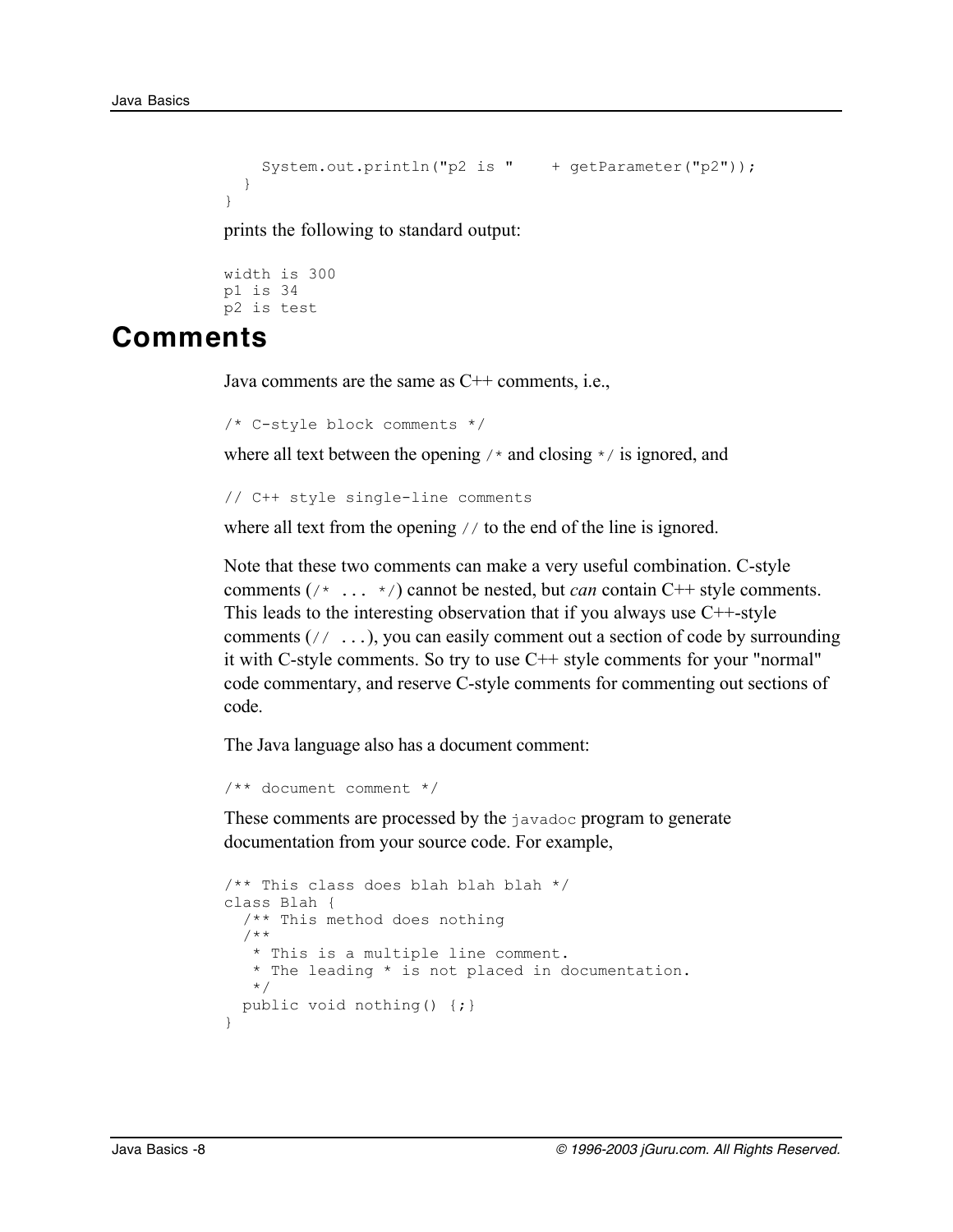# **Declarations**

A Java variable may refer to an object, an array, or an item of primitive type. Variables are defined using the following simple syntax:

TypeName variableName;

For example,

```
int a; // defines an integer
int[] b; // defines a reference to array of ints
Vector v; // reference to a Vector object
```
### **Primitive Types**

The Java language has the following primitive types:

#### **Primitive Types**

| Primitive Type | Description           |
|----------------|-----------------------|
| boolean        | true/false            |
| byte           | 8 bits                |
| char           | 16 bits (UNICODE)     |
| short          | 16 bits               |
| int            | 32 bits               |
| long           | 64 bits               |
| float          | 32 bits IEEE 754-1985 |
| double         | 64 bits IEEE 754-1985 |

Java int types may **not** be used as boolean types and are always signed.

### **Objects**

A simple  $C++$  object or C struct definition such as "Button b; " allocates memory on the stack for a Button object and makes b refer to it. By contrast, you must specifically instantiate Java objects with the new operator. For example,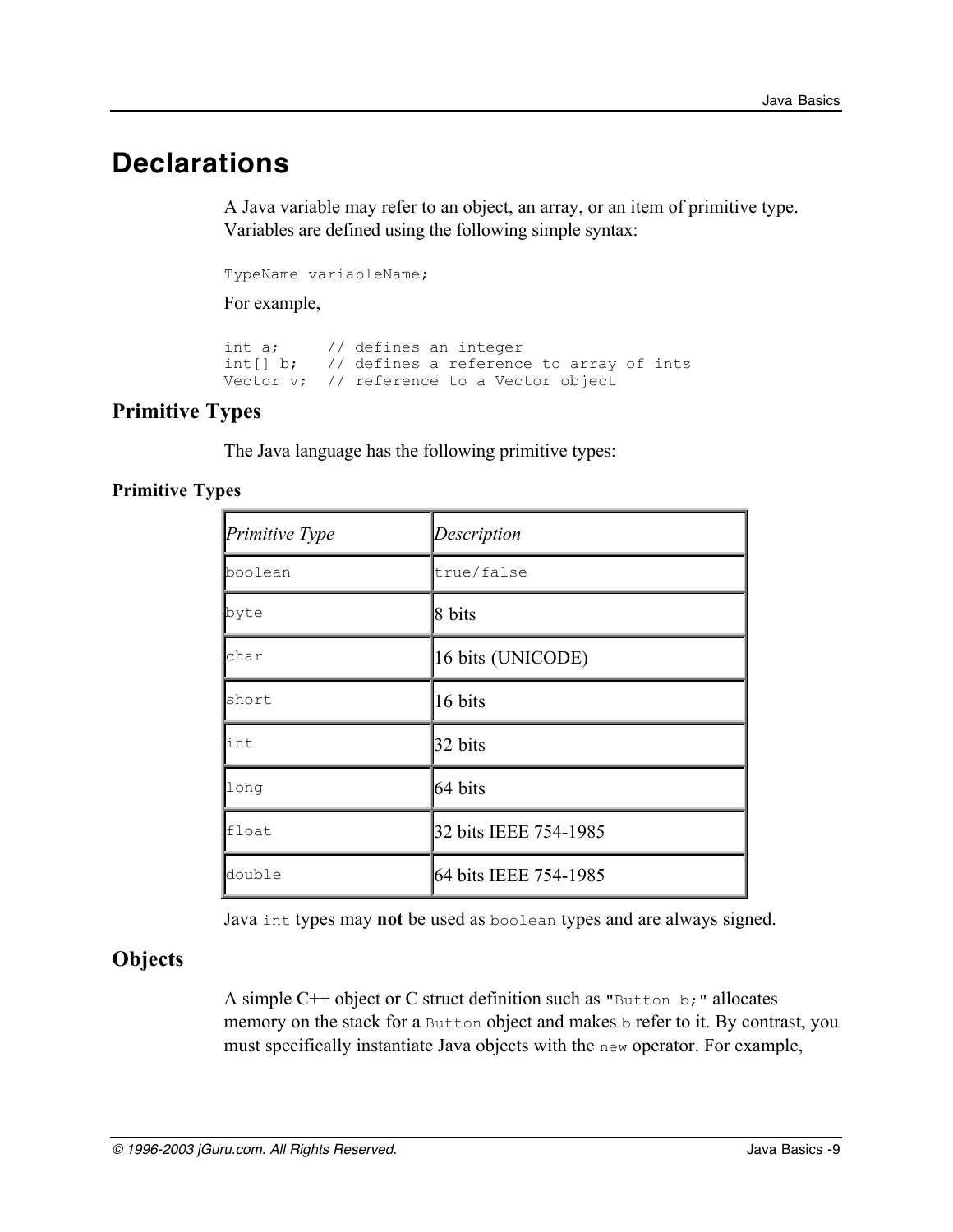```
// Java code
void foo() {
   // define a reference to a Button; init to null
   Button b;
   // allocate space for a Button, b points to it
  b = new Button('OK'');int i = 2;
}
                                                Stack Frame
                                                   for foo
                        Button
                                                     b
                                                    i=2Heap
```
As the accompanying figure shows, this code places a reference b to the Button object on the stack and allocates memory for the new object on the heap.

The equivalent  $C++$  and  $C$  statements that would allocate memory on the heap would be:

```
// C++ code
Button *b = NULL; // declare a new Button pointer
b = new Button("OK"); // point it to a new Button/* C code */<br>Button *b = NULL;
                                  /* declare a new Button pointer */b = \text{calloc}(1, \text{sizeof}(\text{Button})); /* allocate space for a Button */
init(b, "OK"); \frac{1}{2} /* something like this to init b */
```
All Java objects reside on the heap; there are no objects stored on the stack. Storing objects on the heap does not cause potential memory leakage problems because of garbage collection.

Each Java primitive type has an equivalent object type, e.g., Integer, Byte, Float, Double. These primitive types are provided in addition to object types purely for efficiency. An int is much more efficient than an Integer.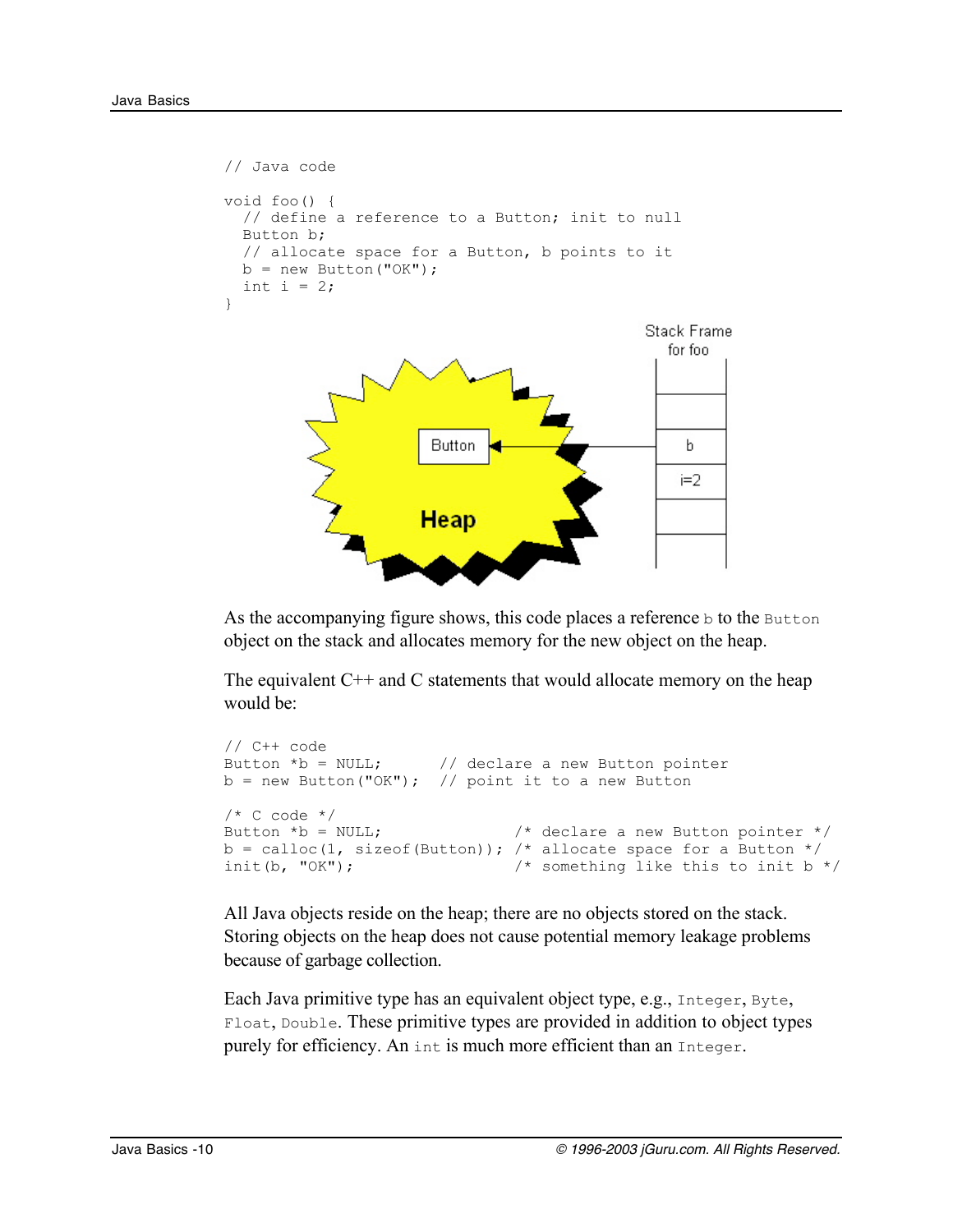#### **Strings**

Java string literals look the same as those in C/C++, but Java strings are real objects, not pointers to memory. Java strings may or may not be null-terminated. Every string literal such as

```
"a string literal"
```
is interpreted by the Java compiler as

```
new String("a string literal")
```
Java strings are constant in length and content. For variable-length strings, use StringBuffer objects.

Strings may be concatenated by using the plus operator:

String  $s = "one" + "two"; // s == "onetwo"$ 

You may concatenate any object to a string. You use the tostring() method to convert objects to a String, and primitive types are converted by the compiler. For example,

String  $s = "1+1=" + 2; // s == "1+1=2"$ 

The length of a string may be obtained with String method length(); e.g., "abc".length() has the value 3.

To convert an int to a String, use:

String  $s = String.valueOf(4)$ ;

To convert a String to an int, use:

int  $a = Integer.parseInt("4");$ 

#### **Array Objects**

In C and C++, arrays are pointers to data in memory. Java arrays are objects that know the number and type of their elements. The first element is index 0, as in  $C/C++$ .

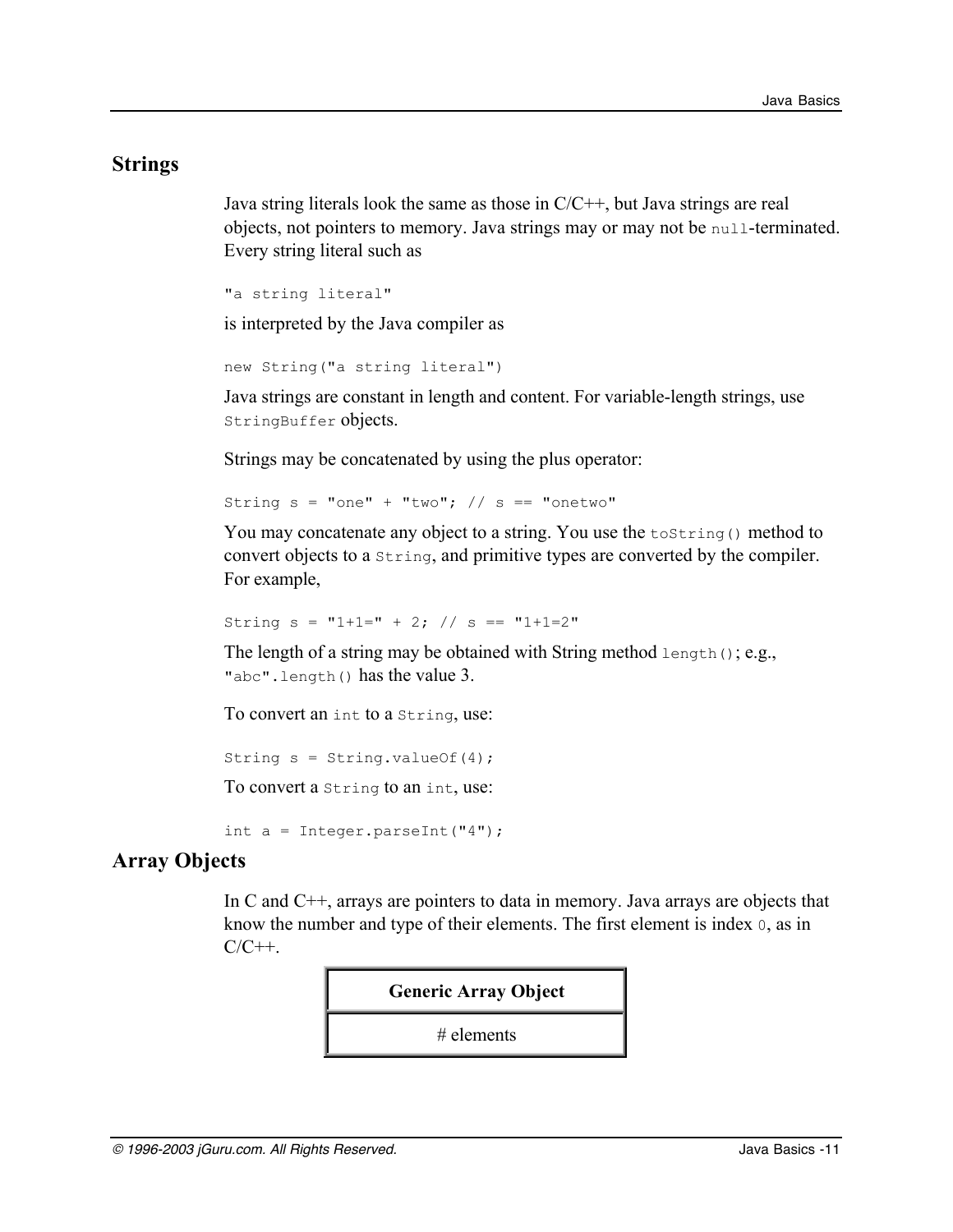

The syntax for creating an array object is:

TypeName[] variableName;

This declaration defines the array object--it does *not* allocate memory for the array object *nor* does it allocate the elements of the array In addition, you may not specify a size within the square brackets.

To allocate an array, use the new operator:

int[]  $a = new int[5]$ ; // Java code: make array of 5 ints **new int[5]** 5 int 0 0 0 0

In C or C++, by contrast, you would write either

```
/* C/C++ code: make array of 5 ints on the stack */int a[5];
or
/* C/C++ code: make array of 5 ints on the heap */
```
0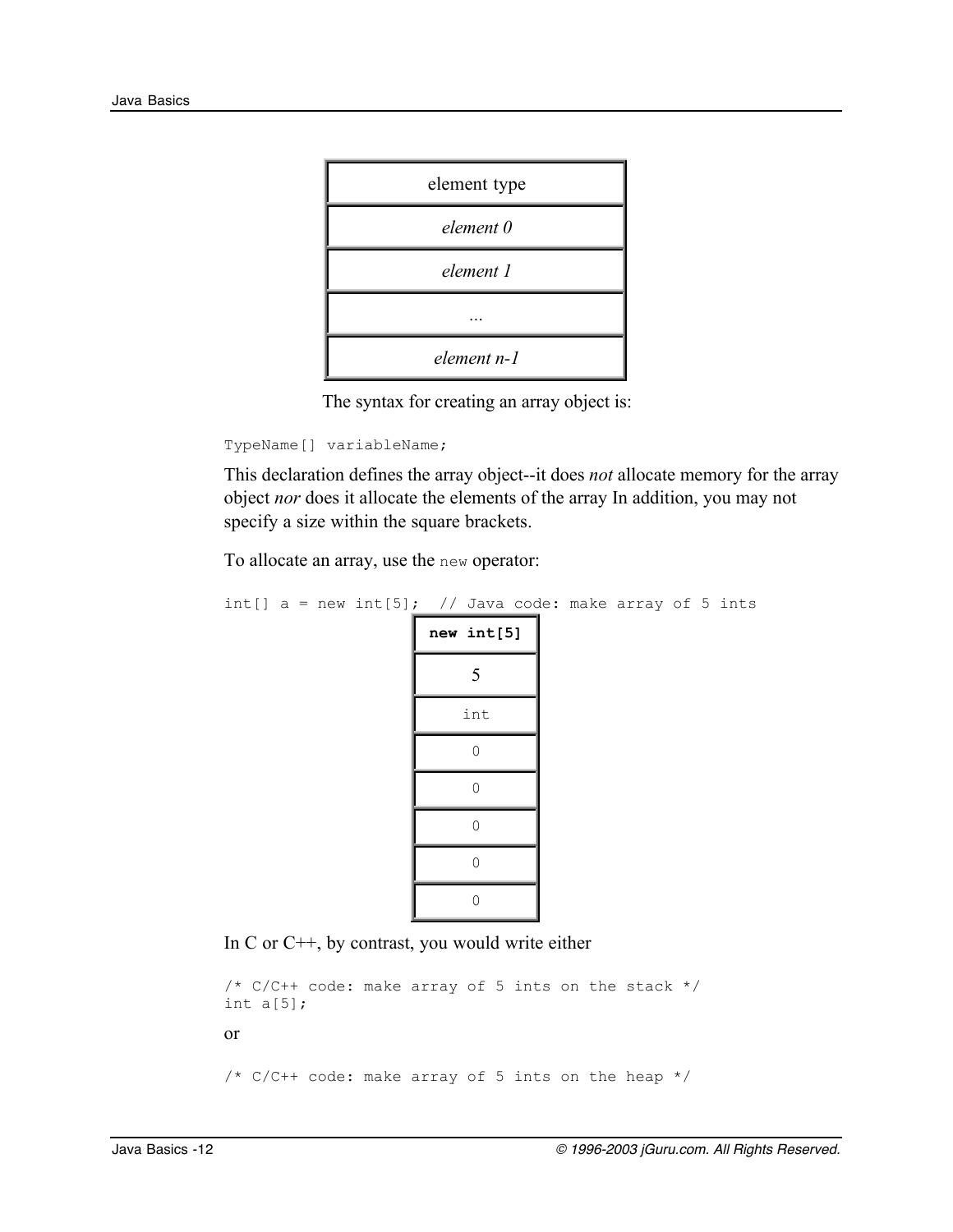int  $a = new int[5]$ ;

An array of Java objects such as

// Java code: make array of 5 references to Buttons Button[]  $a = new Button[5]$ ;

creates the array object itself, but not the elements:

| new Button[5] |
|---------------|
| 5             |
| Button        |
| null pointer  |
| null pointer  |
| null pointer  |
| null pointer  |
| null pointer  |

You must use the new operator to create the elements:

```
a[0] = new Button("OK");
a[3] = new Button("QUIT");
```
In C++, to make an array of pointers to objects you would write:

```
// C++: make an array of 5 pointers to Buttons
Button **a = new Button *(5); // Create the array
a[0] = new Button("OK"); // create two new buttons
a[3] = new Button("QUIT");
```
In C, code for the same task would look like:

```
/* C: make an array of 5 pointers to structs */
/* Allocate the array */
Button **a = calloc(5, sizeof(Button *));/* Allocate one button */
a[0] = calloc(1, sizeof(Button));/* Init the first button */
setTitle(a[0], "OK");
/* Allocate another button */
a[3] = calloc(1, sizeof(Button));/* Init the second button */
```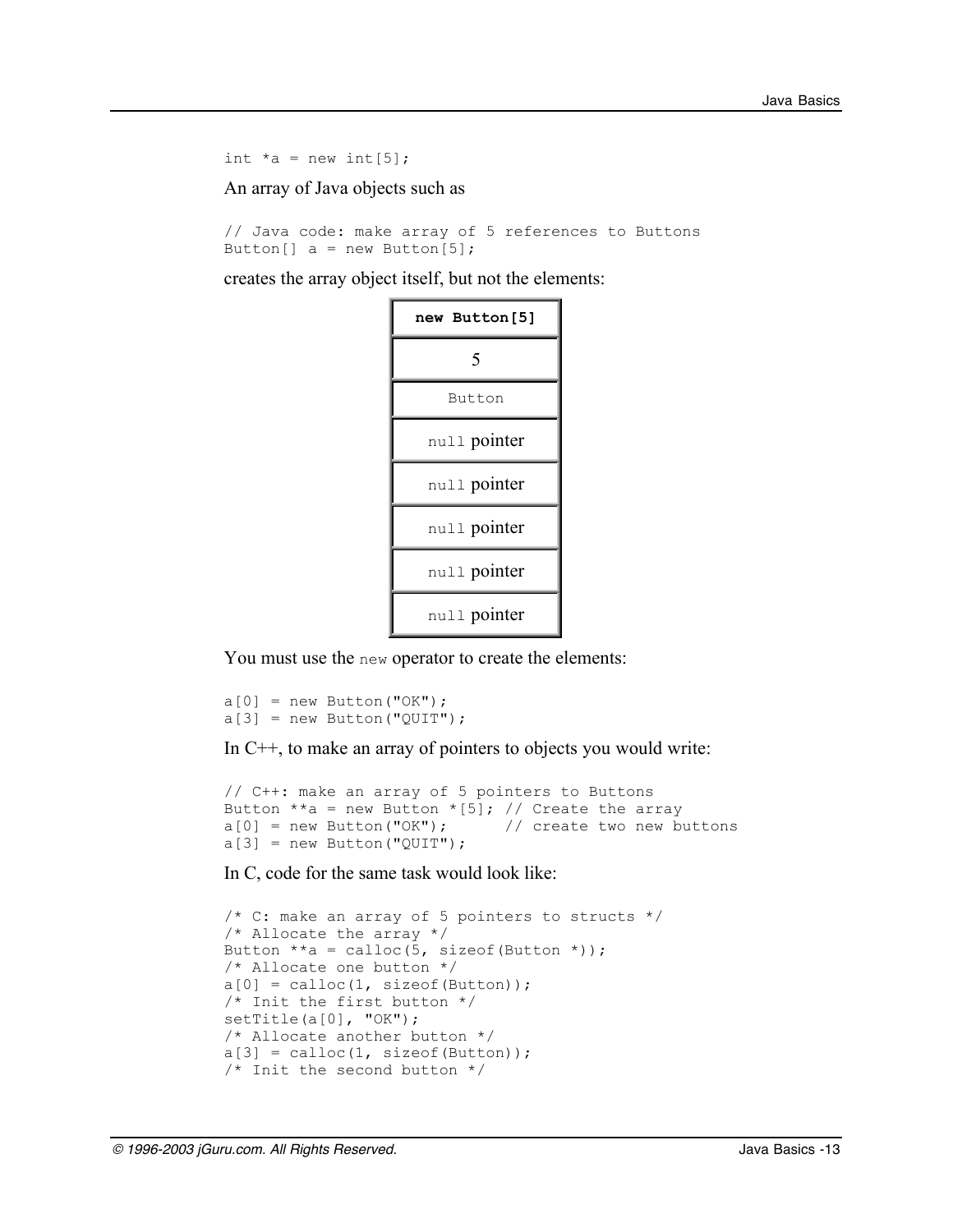```
setTitle(a[3], "QUIT");
```
Multi-dimensional Java arrays are created by making arrays of arrays, just as in C/C++. For example,

 $T[]$ []  $t = new T[10][5]$ ;

makes a five-element array of ten arrays of references to objects of type  $\text{I}$ . This statement does not allocate memory for any  $\textcolor{black}{\texttt{T}}$  objects.

Accessing an undefined array element causes a runtime exception called ArrayIndexOutOfBoundsException.

Accessing a defined array element that has not yet been assigned to an object results in a runtime NullPointerException.

#### **Initializers**

Variables may be initialized as follows:

Primitive types

int  $i = 3;$ boolean  $q = true;$ 

**Objects** 

```
Button b = null;Employee e = new Emplope();
```
#### Arrays

int[]  $i = \{1, 2, 3, 4\}$ ;

or in Java 1.1

int[] i;  $i = new int[] {1, 2, 3, 4};$ 

#### **Constants**

Variables modified by the static final keywords are constants (equivalent to the const keyword in  $C++$ ; no equivalent in C). For example,

```
// same as "const int version=1;" in C++
static final int version = 1:
static final String Owner = "Terence";
```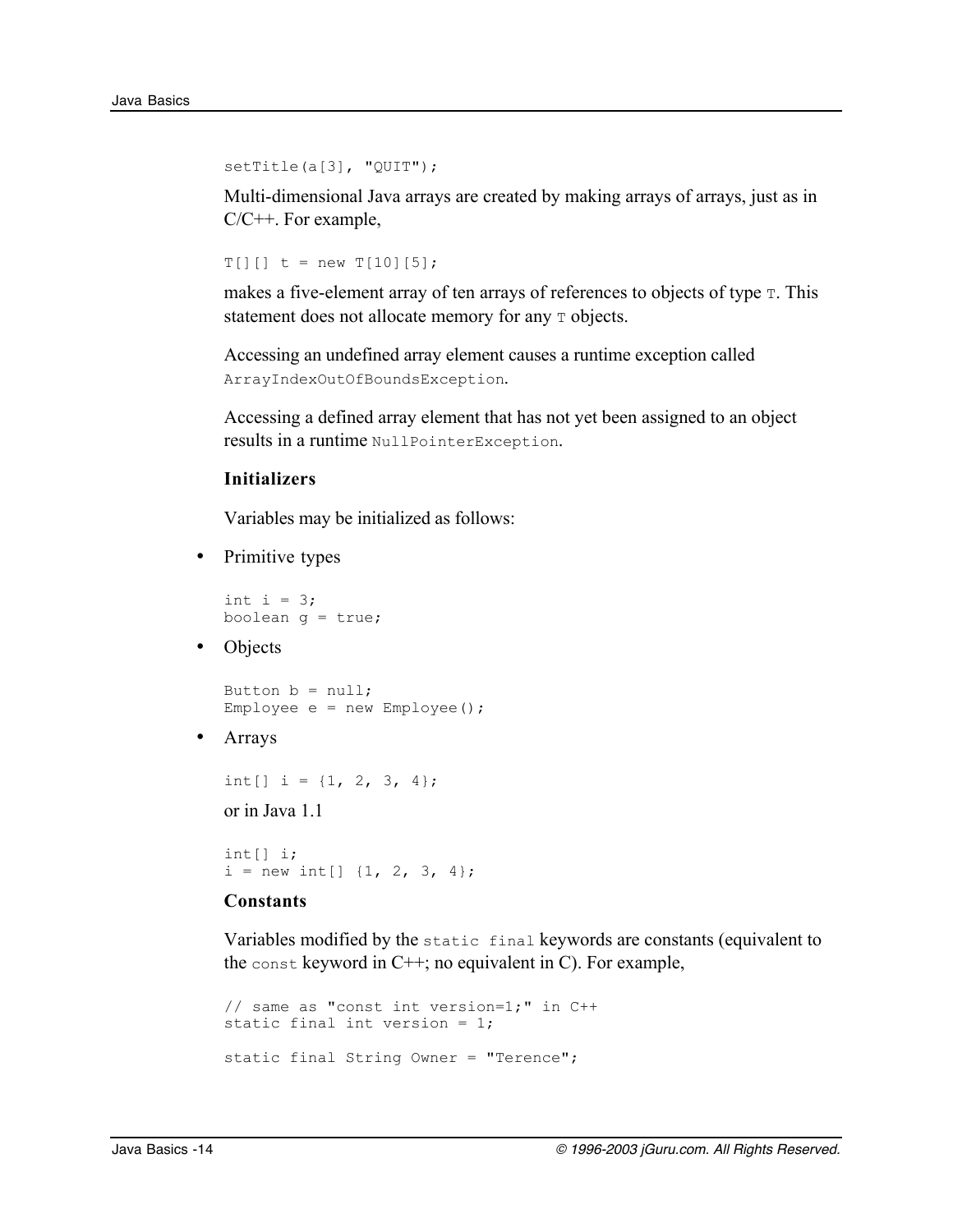# **Expressions**

Most Java expressions are similar to those in C/C++.

### **Constant Expressions**

| <b>Item</b>                | <b>Examples or Description</b>                                 |
|----------------------------|----------------------------------------------------------------|
| lid                        | i, nameList                                                    |
| qualified-id               | Integer. MAX VALUE, obj.member,<br>npackage.class, package.obj |
| $id[e][f] \ldots [g]$      | a[i], b[3][4]                                                  |
| String literal             | "Jim", delimited by ""                                         |
| char literal               | 'a', '\t', delimited by"                                       |
| Unicode character constant | \u00ae                                                         |
| boolean literal            | true, false (not an int)                                       |
| int constant               | 4                                                              |
| float constant             | 3.14f, $2.7e6F$ , for F suffix                                 |
| double constant            | 3.14, $2.7e6D$ , (default) / d or D suffix                     |
| hexadecimal constant       | 0x123                                                          |
| octal constant             | 077                                                            |
| null                       | the null object (note lowercase!)                              |
| this                       | the current object                                             |
| super                      | the superclass view of this object                             |

#### **General Expressions**

| rem | <b>Examples or Description</b> |
|-----|--------------------------------|
|     |                                |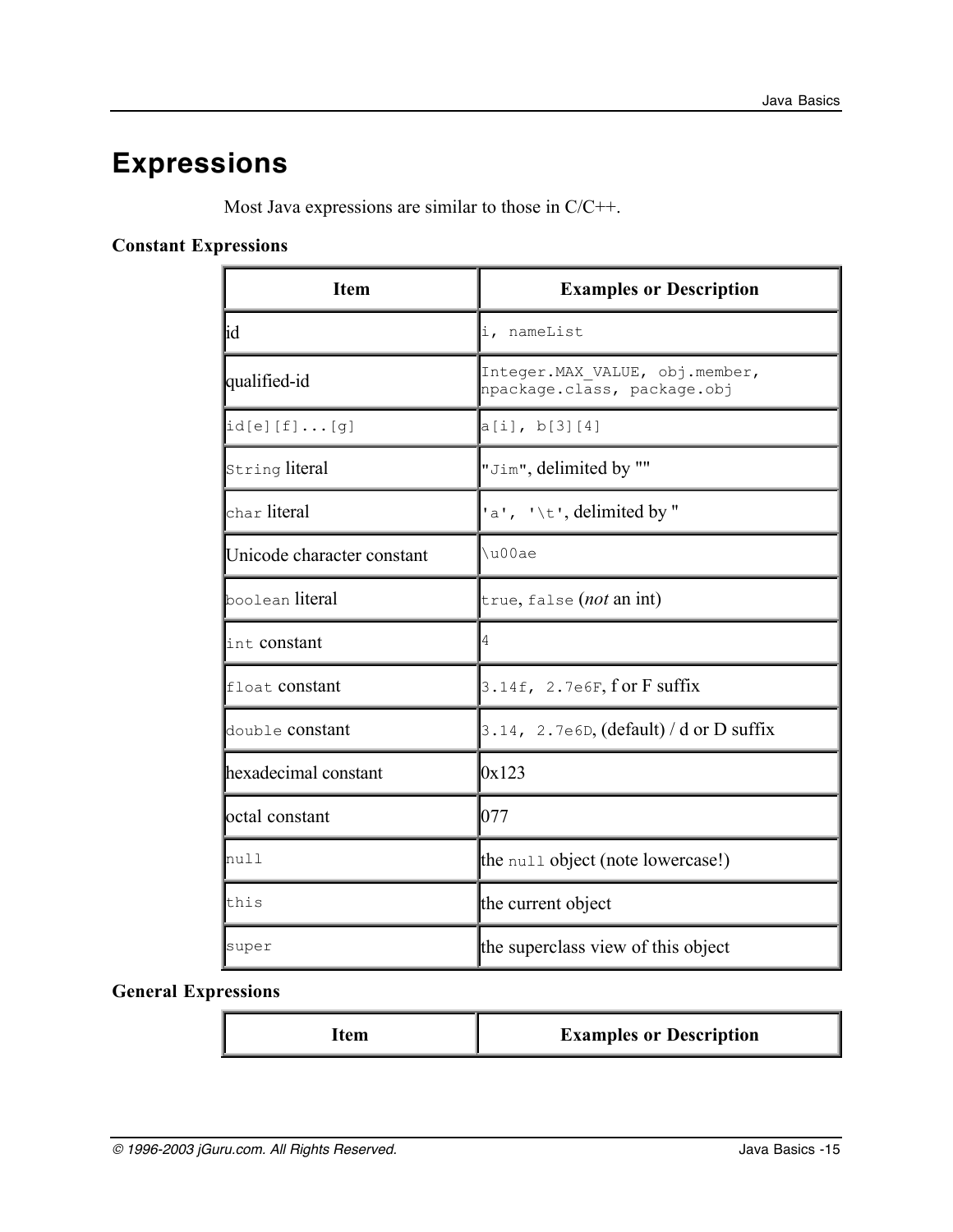| id                       | nameList                             |
|--------------------------|--------------------------------------|
| obj.method(args)         | linstance method call                |
| class.method(args)       | class method call                    |
| (expr)                   | $(3+4)*7$                            |
| new T(constructor-args)  | instantiates a new object or class T |
| new $T[e][f] \ldots [g]$ | allocates an array object            |

#### **Operators**

new

The Java language has added the >>> zero-extend right-shift operator to the set of C++ operators. (C++ operators include instanceof and new, which are not present in C. Note that sizeof has been removed, as memory allocation is handled for you.) The operators, in order of highest to lowest priority, are:

```
.
--+++--+ ! (TypeName)
* / %
+ -\ll \gg \gg \gg\langle \rangle \langle = \rangle = 1 instance of
== !=&
\lambda|
\& \&||?:
= * = / = ? = += - = \langle \langle = > \rangle = \rangle \rangle = \langle = | = \rangle =
```
Note that the precedence of the new operator and the '.' operator bind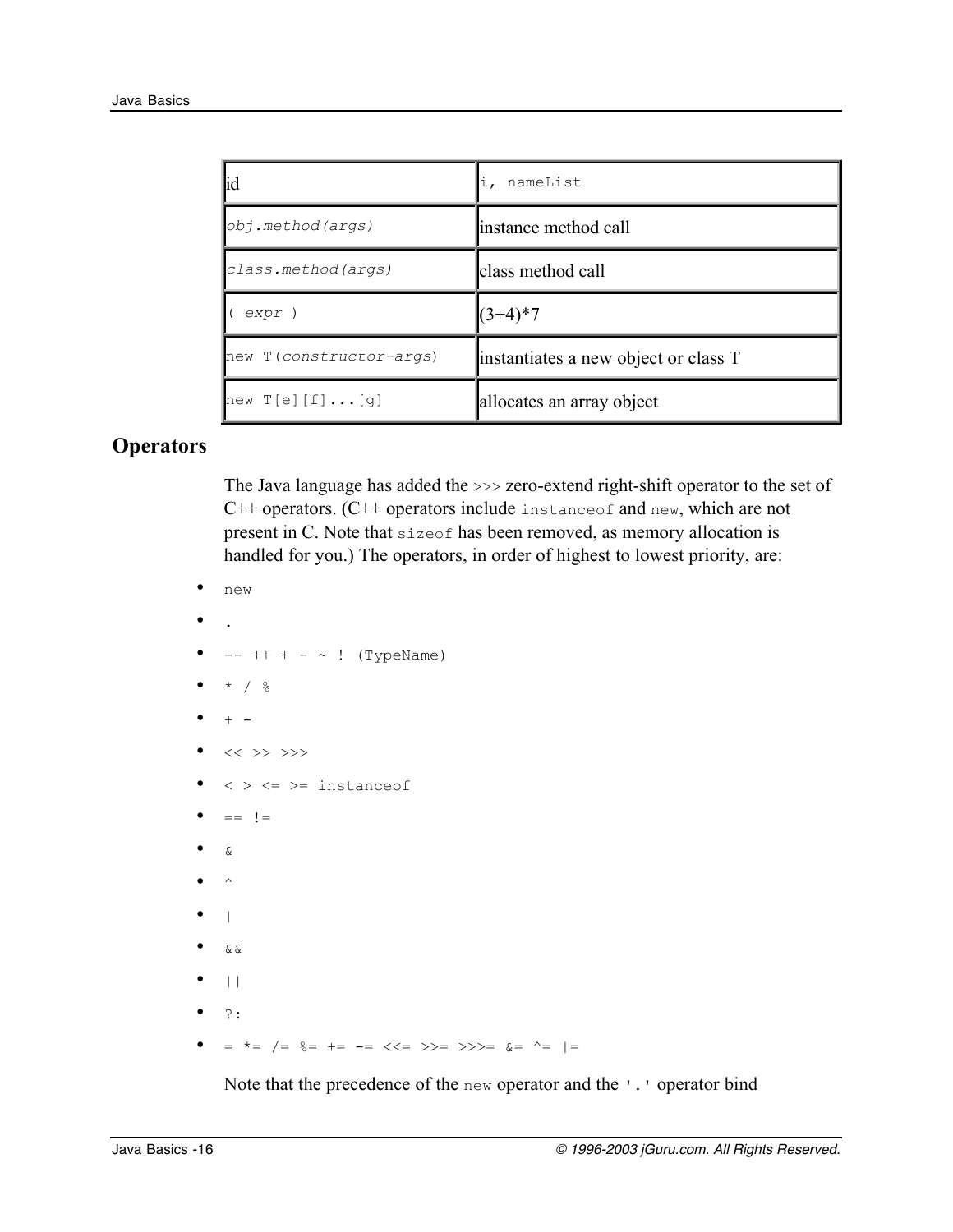differently than in  $C++$ . A proper Java statement is:

// Java code new T().method();

In  $C_{++}$ , you would use:

// C++ code  $(new T)-\text{Method}$   $($   $);$ 

# **Statements**

Java statements are similar to those in C/C++ as the following table shows.

| Statement | Examples                                                                                                      |
|-----------|---------------------------------------------------------------------------------------------------------------|
| if        | (boolean-expr) statl<br>if<br>if (boolean-expr) stat1 else stat2                                              |
| switch    | switch ( <i>int-expr</i> ) {<br>case int-const-expr : statl<br>case int-const-expr : stat2<br>default : stat3 |
| for       | for (int i=0; $i<10$ ; i++) stat                                                                              |
| while     | while (boolean-expr) stat                                                                                     |
| do-while  | do { stats } while (boolean-expr)                                                                             |
| return    | return expr;                                                                                                  |

**Forms of Common Statements**

The Java break and continue statements may have labels. These labels refer to the specific loop that the break or continue apply to. (Each loop can be preceded by a label.)

## **Java Semantics**

We say that the Java language has "reference semantics" and  $C/C++$  have "copy" semantics." This means that Java objects are passed to methods by reference in Java, while objects are passed by value in C/C++.

Java primitive types, however, are not treated in the same way as Java objects. Primitive types are assigned, compared, and passed as arguments using copy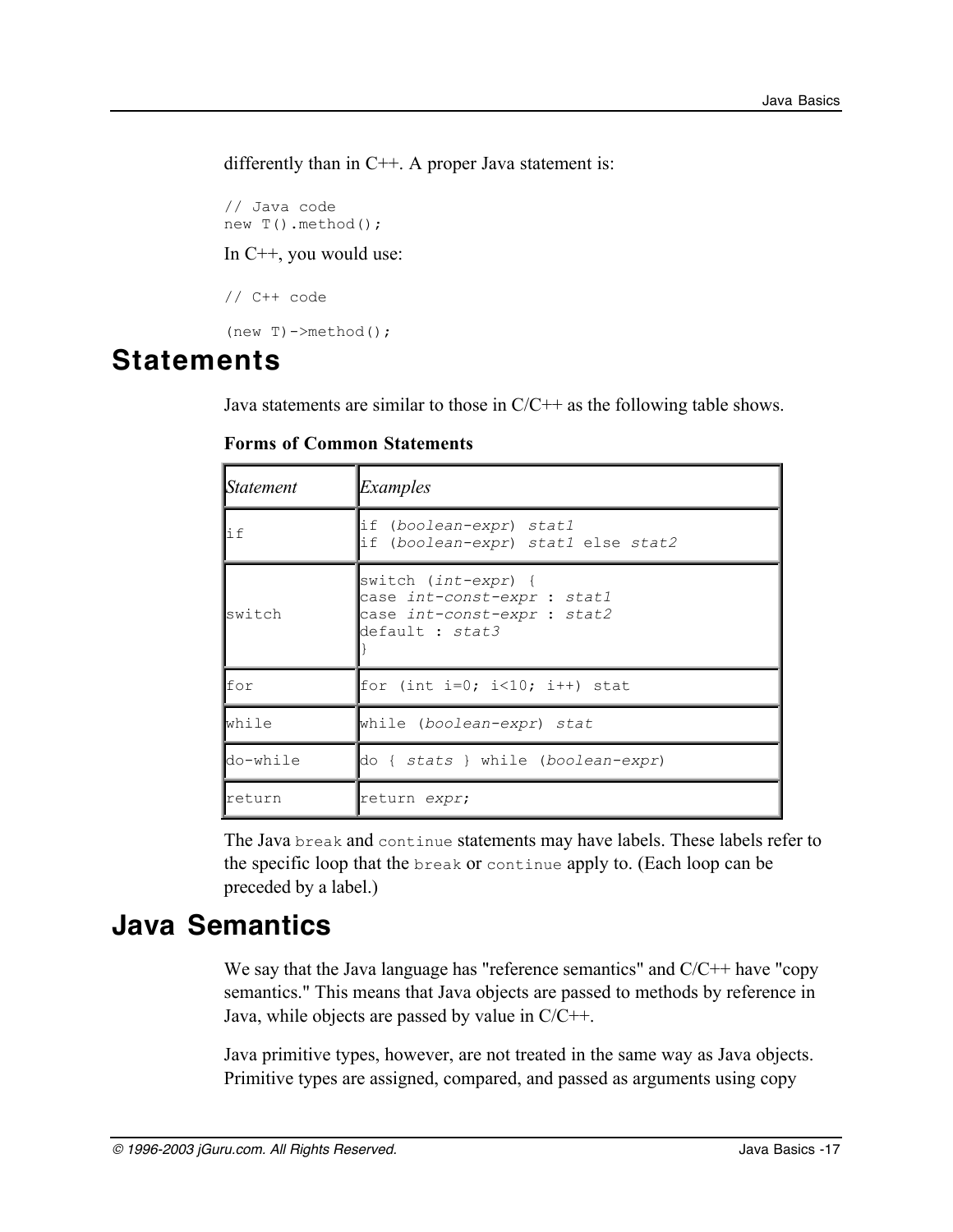semantics, just as in  $C/C++$ . For example,  $i = j$  for two int variables i and j performs a 32-bit integer copy.

#### **Assignment of Objects**

Assignment makes two variables refer to the same object. For example,

```
class Data {
   public int data = 0;
  public Data(int d) { data = d; }
}
I Data a = new Data(1); // a.data is 1
I Data b = new Data(2); \frac{1}{1} b = a; \frac{1}{2} b.data and
                                 1/ b.data and a.data are 1
III a.data = 3; // b.data and a.data are 3IV a = new Data(4); // b.data is 3, a.data is 4
                                    II
              I
                         h
                                        ah
                            \overline{2}\mathcal{D}1
                                             candidate for
                                             garbage collection
                                    TVIII
                      a,b
                                          а
                                                 b
                           3
                                                     3
                                             4
```
To copy objects, define and use clone():

```
class Data implements Cloneable {
  public int data = 0;
  public Data(int d) { data = d; }
   public Object clone() {
    Data d = (Data) super.close();
    d.data = data; return d;
   }
}
...
Data a = new Data(1); // a.data is 1
Data b = new Data(2); // b.data is 2
b = a.clone(); // b.data and a.data are 1
a.data = 3; \frac{1}{10} b.data is 1, a.data is 3
```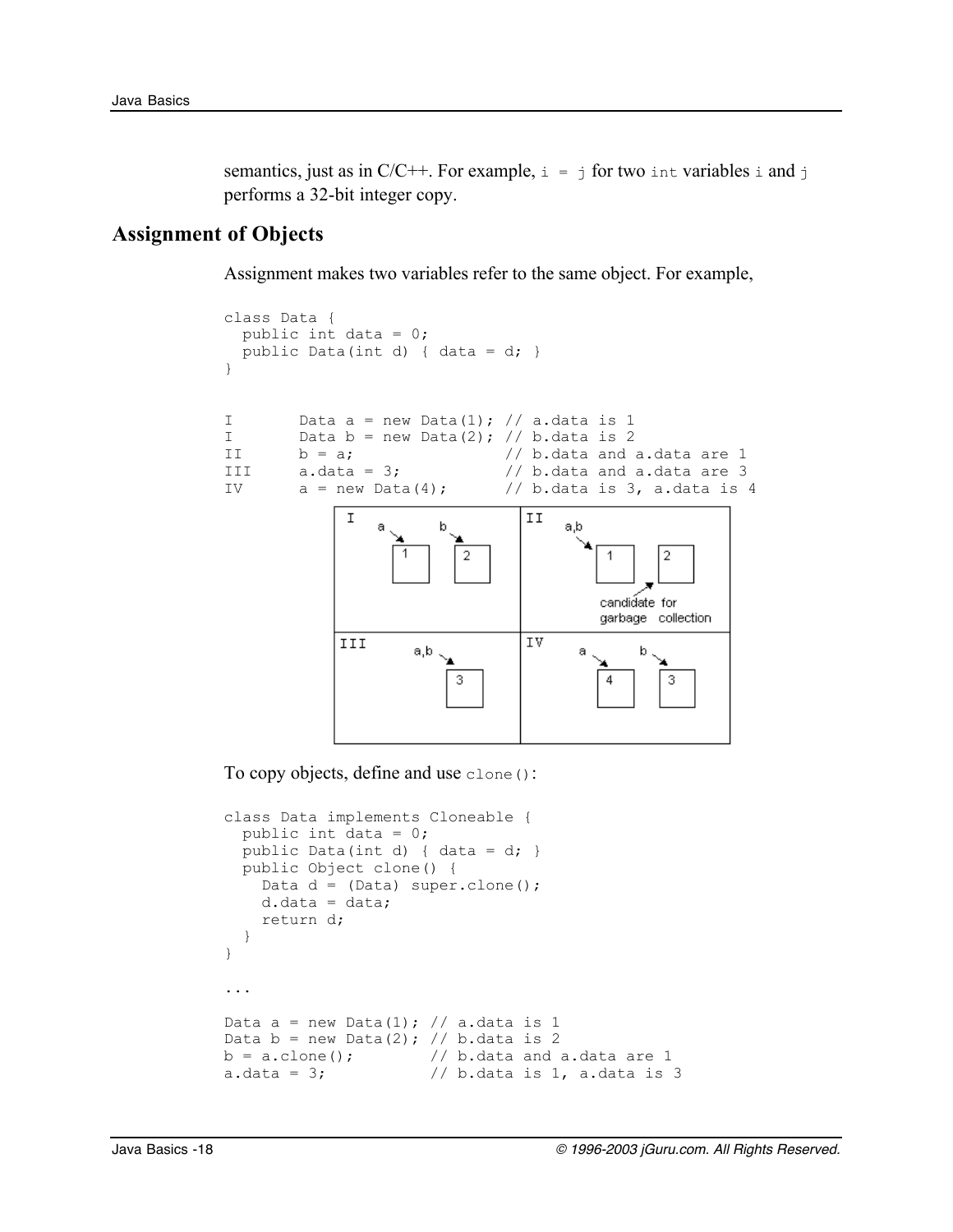**Note:** The above class definition requires exception handling code. We, however, have not yet discussed exception handling. For now, pretend that it is not necessary.

#### **Method Parameters and Return Values**

Arguments and return values for primitive types are passed by value to and from all Java methods because they are implied assignments, as in C/C++. However, all Java objects are passed by reference. For example, the C/C++ code:

```
// C++ code
int foo(int j) { return j + 34; }
Button *bfoo(Button *b) {
  if ( b != NULL ) return b;
  else return new Button();
\mathbf{I}or, in C
/* C code */int foo(int j) { return j + 34;}
Button *bfoo(Button *b) {
  if ( b != NULL ) return b;
   else return calloc(sizeof(Button));
}
```
would be written in the Java language:

```
// Java code
int foo(int j) { return j + 34;}
Button bfoo(Button b) {
 if (b := null) return b;
  else return new Button("OK");
}
```
### **Equality**

Two Java primitive types are *equal* (using the == operator) when they have the same value (e.g., " $3 == 3$ "). However, two object variables are equal if and only if they refer to the same instantiated object--a "shallow" comparison. For example,

```
void test() {
  Data a = new Data(1);
  Data b = new Data(2);
  Data c = new Data(1);
  // a == b is FALSE// a == c is FALSE (in C++, this'd be TRUE)
```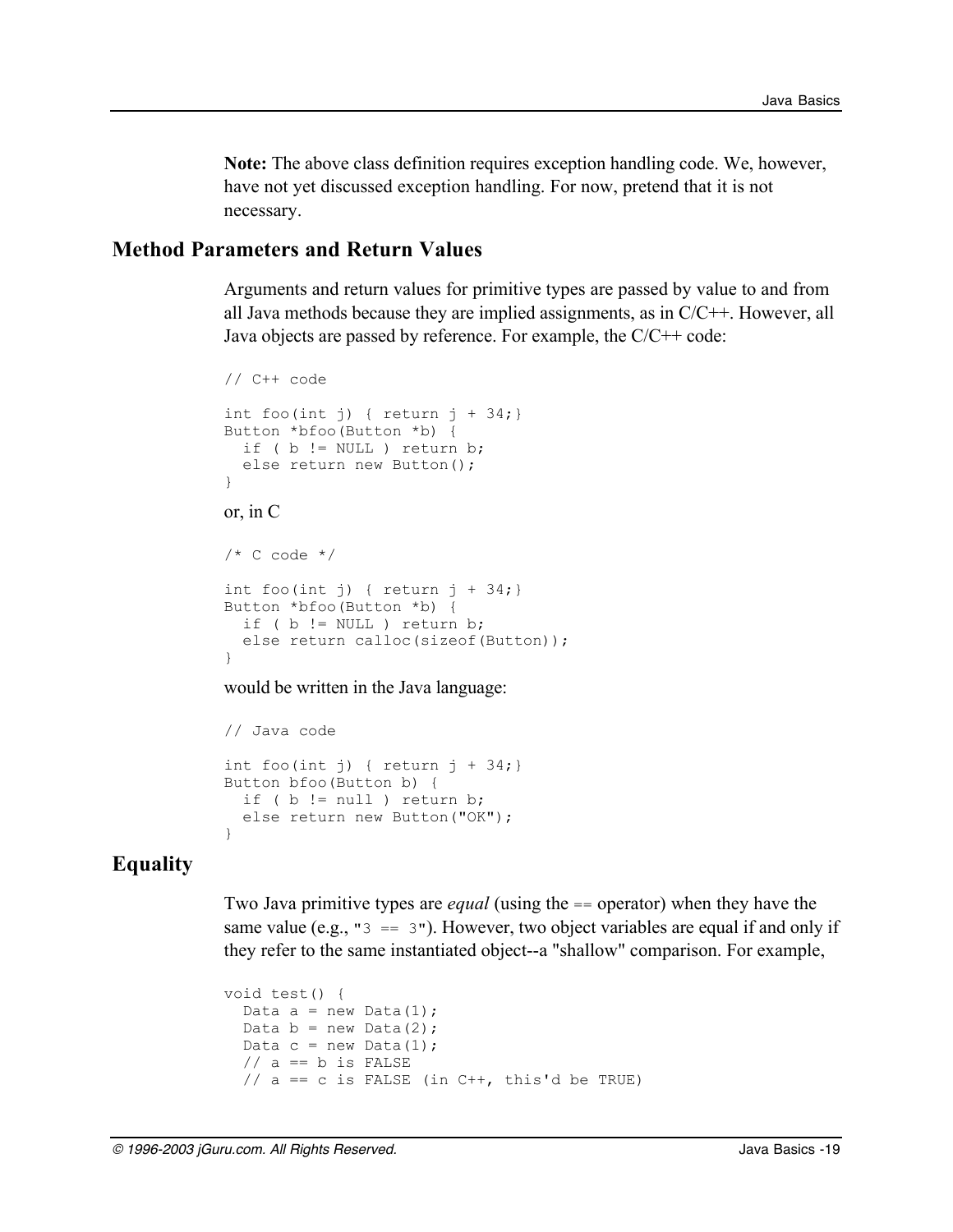```
Data d = a;
 Data e = a;
 // d == e is TRUE,
  // d,e are referring to same object
}
```
To perform a "deep" comparison, the convention is to define a method called equals(). You would rewrite Data as:

```
class Data {
   public int data = 0;
  public Data(int d) { data = d; }
   boolean equals(Data d) {
     return data == d.data;
   }
}
...
Data a = new Data(1);
Data b = new Data(1);
// a.equals(b) is true!!!!
```
### **No Pointers!**

The Java language does not have pointer types nor address arithmetic. Java variables are either primitive types or references to objects. To illustrate the difference between  $C/C++$  and Java semantics, consider the following equivalent code fragments.

```
// C++ code (C code would be similar)
Stack *s = new Stack; // point to a new Stack
s->push(\ldots);// dereference and access method push()
```
The equivalent Java code is:

```
// Java code
// internally, consider s to be a (Stack *)
Stack s = new Stack();
// dereference s automatically
s.push(...);
```
### **Garbage Collection**

An automatic garbage collector deallocates memory for objects that are no longer needed by your program, thereby relieving you from the tedious and error-prone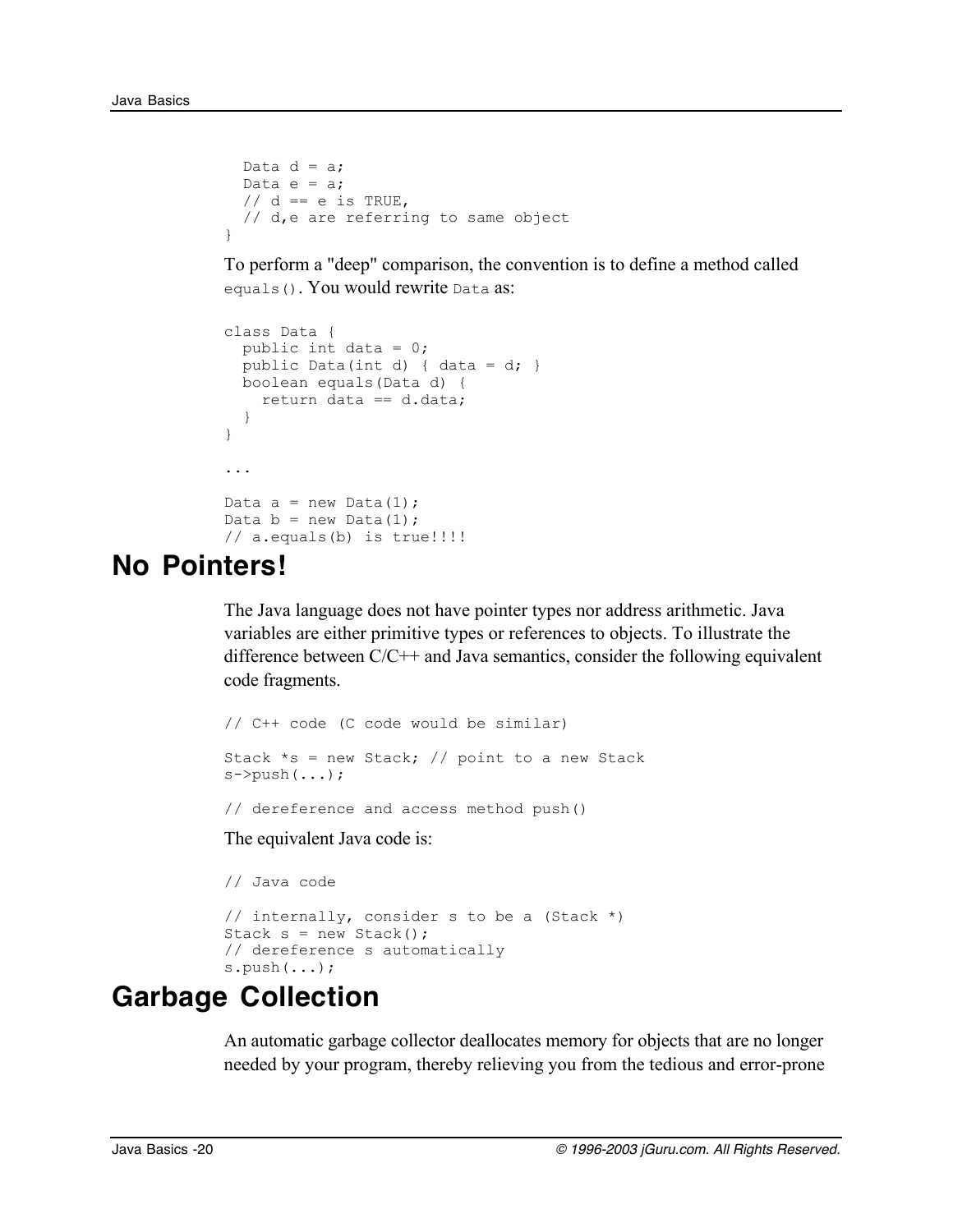task of deallocating your own memory.

As a consequence of automatic garbage collection and lack of pointers, a Java object is either null or valid--there is no way to refer to an invalid or stale object (one that has been deallocated).

To illustrate the effect of a garbage collector, consider the following  $C++$  function that allocates 1000 objects on the heap via the new operator (a similar C function would allocate memory using calloc/malloc):

```
// C++ code
void f() {
   T *t;
  for (int i = 1; i <= 1000; i++) {
    t = new T; // ack!!!!! }
}
```
Every time the loop body is executed, a new instance of class  $\tau$  is instantiated, and  $t$  is pointed to it. But what happens to the instance that  $t$  used to point to? It's still allocated, but nothing points to it and therefore it's inaccessible. Memory in this state is referred to as "leaked" memory.

In the Java language, memory leaks are not an issue. The following Java method causes no ill effects:

```
// Java code
void f() {
   T t;
  for (int i = 1; i <= 1000; i++) {
    t = new T();
   }
}
```
In Java, each time  $t$  is assigned a new reference, the old reference is now available for garbage collection. Note that it isn't immediately freed; it remains allocated until the garbage collector thread is next executed and notices that it can be freed.

Put simply, automatic garbage collection reduces programming effort, programming errors, and program complexity.

[*MML: 0.995a*] [*Version: \$Id: //depot/main/src/edu/modules/JavaBasics/javaBasics.mml#3 \$*]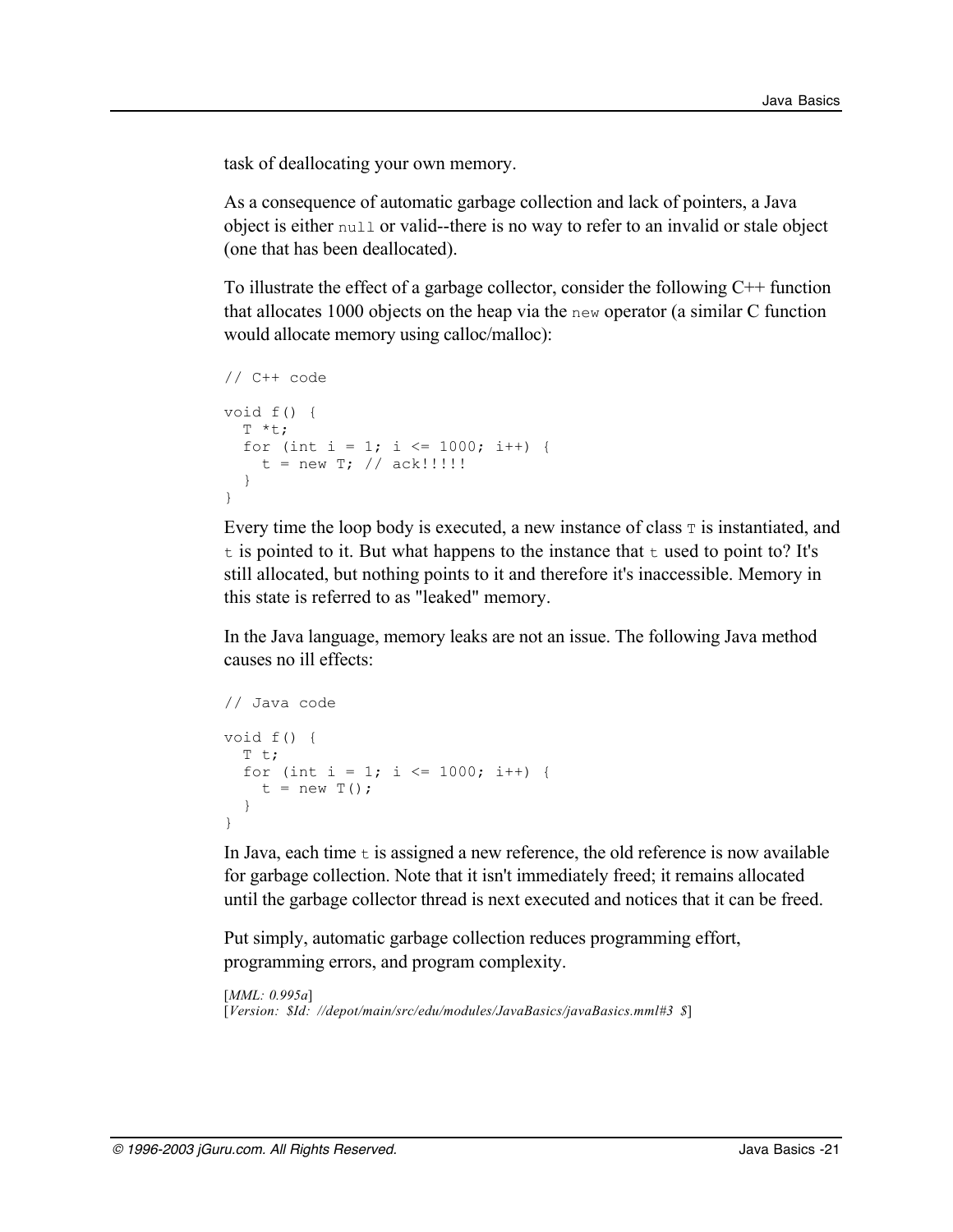Java Basics